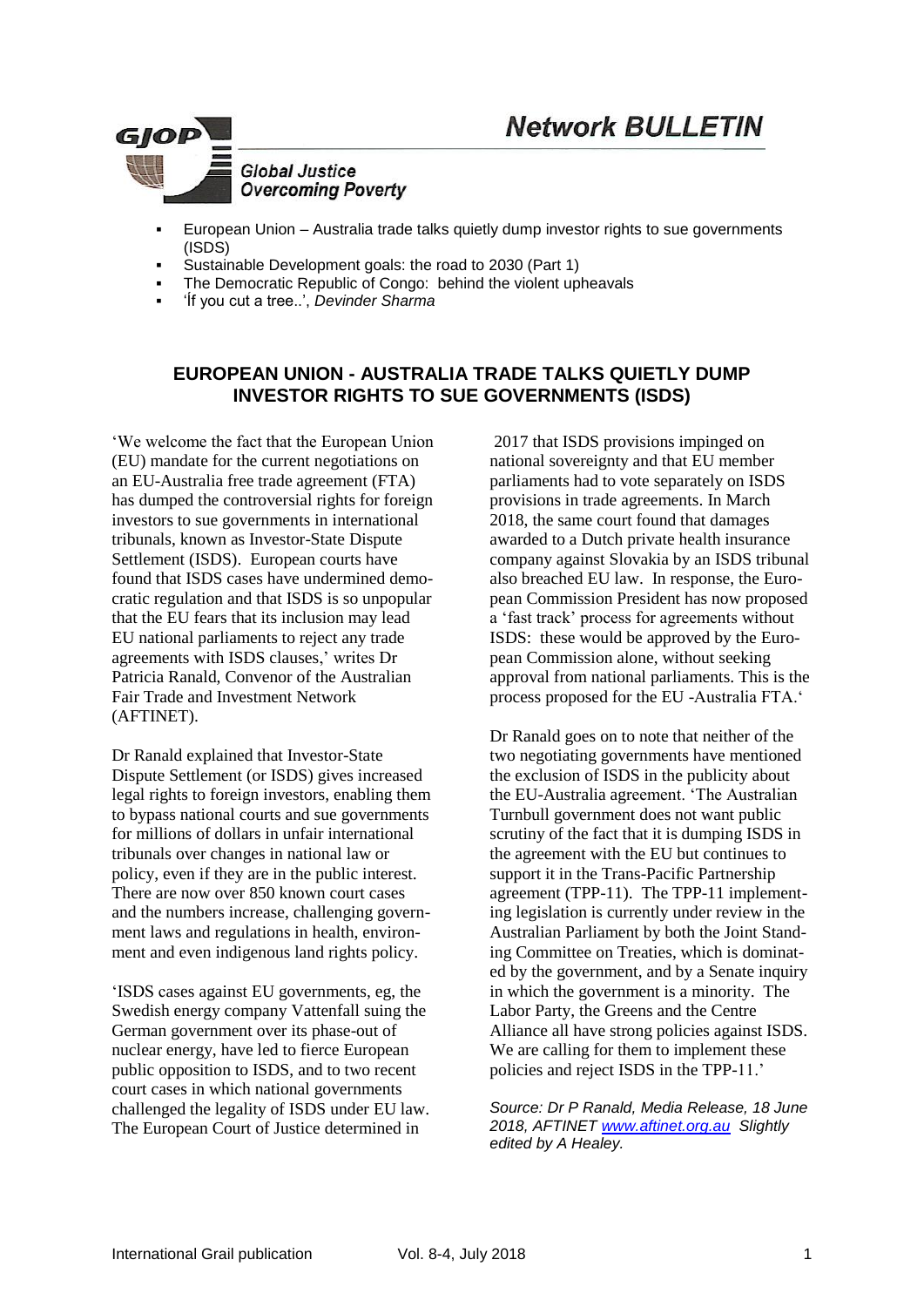#### **SUSTAINABLE DEVELOPMENT GOALS: THE ROAD TO 2030 PART 1**

The Sustainable Development Goals (SDGs) are a collection of 17 global goals set by the United Nations in 2015. The SDGs are set out in a document titled, *Transforming our World: the 2030 Agenda for Sustainable Development.* This title is often shortened to the *2030 Agenda*. 156 countries made a commitment to the *2030 Agenda*, The SDGs cover social and economic development issues including poverty, hunger, health, education, global warming, gender equality, water, sanitation, energy, urbanization, environment and social justice.

Where are we on the way to reaching the *2030 agenda for the Sustainable Development Goals*?

According to a Report called *Spotlight on Sustainable Development 2017,* by a global coalition of civil society organizations, 'Unbridled privatization, corporate capture and mass-scale abuse are blocking progress towards the Sustainable Development Goals.'<sup>1</sup>

This coalition known as the High Level Development Forum (HLPF) comprised six inter-national NGOs and southern-based networks, including the Center for Economic and Social Rights (CESR). The Forum undertook a global stocktaking of the world's progress on the *2030 Agenda*. Its shadow report stands as an important counterpoint to the official discussions at the UN headquarters. It provides the most comprehensive, independent assessment of the implementation of each of the seven-teen SDGs, based on experiences and reports of national and regional groups and coalitions from all parts of the world.

The Report casts a critical eye over the way nation states and the UN system are privileging corporate-led 'fixes'. such as unfettered privatization and public-privatepartnerships (PPPs), despite evidence in many

1

cases that these increase inequalities and worsen human rights.

The *Spotlight* Report states: 'In the *2030 Agenda,* governments committed themselves to a revitalized Global Partnership between States and declared that public finance has to play a role in achieving the SDGs. But in recent decades, the combination of neoliberal ideology, corporate lobbying, regressive fiscal policies, tax avoidance and tax evasion has led to a massive weakening of the public sector and its ability to provide essential goods and services."<sup>2</sup> The Report argues that the same corporatized strategies and fiscal and regulatory policies that led to this weakening have enabled an unprecedented accumulation of individual wealth so that economic inequality has reached historic heights.

It states that market concentration<sup>3</sup> is increasing, and suggests: 'It is high time to counter these trends, reclaim public policy space and take bold measures to strengthen public finance, regulate or reject PPPs and weaken the grip of corporate power on people's lives; in short, to put "people over profit"... These are indispensable prerequisites for achieving the SDGs and turning into reality the vision of the transformation of our world, as proclaimed in the title of the *2030 Agenda*.'<sup>4</sup>

Kate Donald, Director of CESR's Human Rights in Sustainable Development Pro-gram, authored the Report's chapter on Goal 10, in which governments pledge to reduce inequalities within and between countries. This chapter builds on CESR's policy brief on Goal 10, *From Disparity to Dignity.* It explores how corporate influence over tax policy has resulted in increasingly regressive fiscal regimes, which drain governments of resources necessary to tackle inequality. It describes how 'corporate capture' (the

<sup>&</sup>lt;sup>1</sup> Center for Economic and Social Rights, Spotlight on Sustainable Development, http:www.cesr.org/spotlight-sustainabledevelopment-2017

 $<sup>2</sup>$  lbid. p.2</sup>

<sup>&</sup>lt;sup>3</sup> Market [concentration](https://www.wisegeek.com/what-is-concentration.htm) has to do with how many or how few companies are operating within a given industry.

<sup>4</sup> Ibid.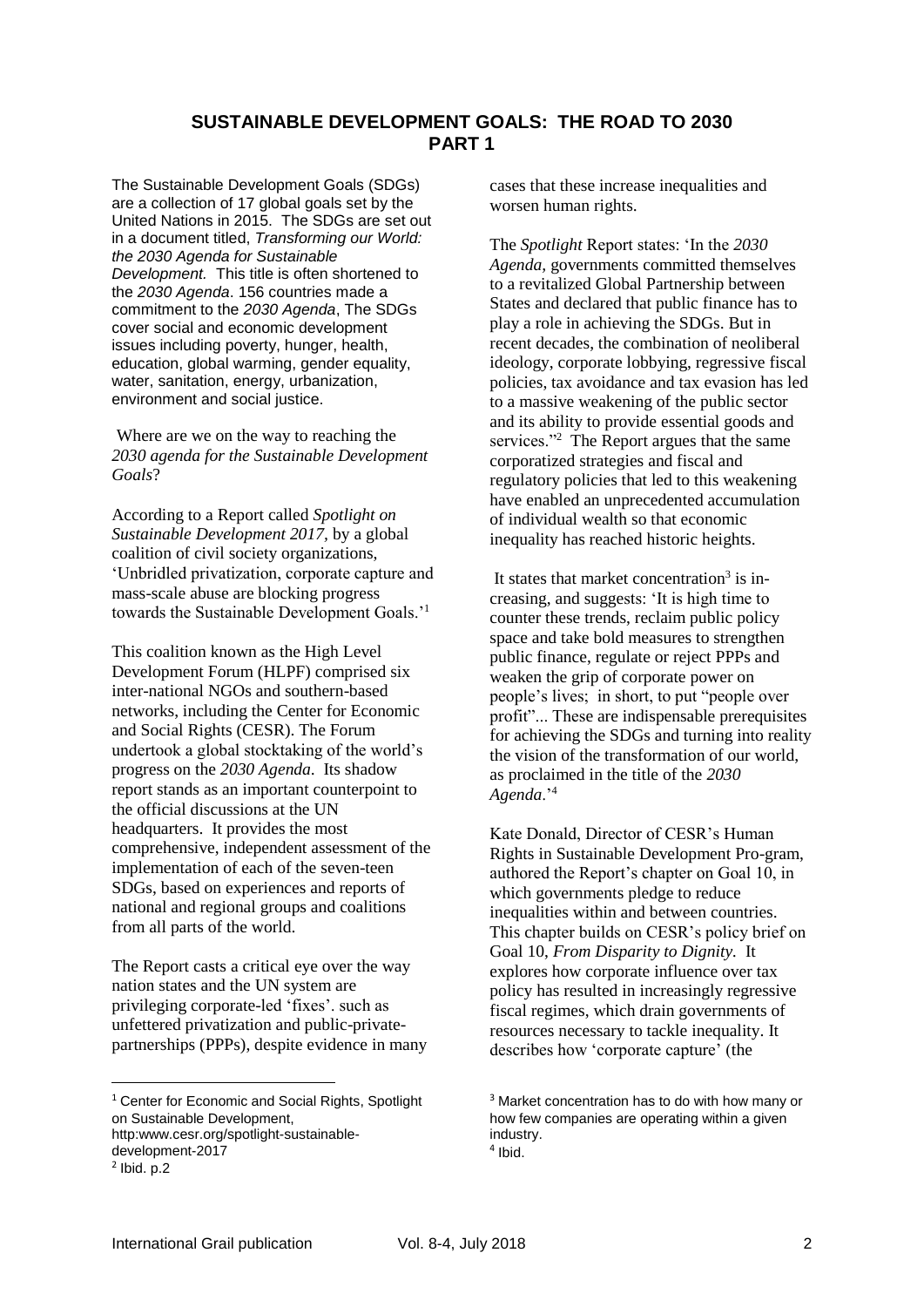effective power over our public institutions achieved by corporate interests seeking to put profit before people) creates an 'inequality trap', by which growing economic inequality increases the ability of corporations and rich elites to manipulate policy and protect and advance their wealth and privilege.

The Report also examines how corporate lobbying for tax incentives, financial secrecy laws in tax haven countries and the drive to lower effective tax rates on businesses, all have profound effects globally on the enjoyment of human rights. Poorer countries are deprived of the resources they desperately need to realize economic and social rights.

Social Watch, in an article called, *Reclaiming the Public Space for the SDGs,* warns that, 'in the aftermath of the global financial crisis, 2007-2008, the discourse around privatization and PPPs has gained new momentum, shaped particularly by corporate think tanks and international financial institutions (IFIs). At a time when governments seem unable and unwilling to meet pressing challenges, private actors are positioning themselves as an alternative solution that is more flexible and efficient and less bureaucratic than

governments. A disturbing example of this strategy is the report of the World Economic Forum (WEF) on the future of global governance, *Global Redesign.* It advances the idea that a globalized world is best managed by a coalition of multinational corporations, governments (including through the UN system) and select civil society organizations (CSOs). It argues that governments no longer are 'the overwhelmingly dominant actors on the world stage and that the time has come for a new paradigm of international governance stake-holders'. The WEF vision includes a 'public-private' United Nations, in which certain specialized agencies would operate under joint State and non-State governance systems. For example, the Food and Agriculture Organization (FAO) would operate through a Global Food, Agriculture and Nutrition Redesign Initiative.… This model assumes that some issues would be taken off the agenda of the UN system and addressed by 'plurilateral, often multistakeholder coalitions of the willing and able'.<sup>5</sup> Scary stuff!

*Source: Submitted by Mary Boyd (Grail Canada)*

#### 'Fascism should rightly be called corporatism as it is a merge of state and corporate power.' Benito Mussolini

### **THE DEMOCRATIC REPUBLIC OF CONGO Behind the violent upheavals**

As in other African countries, the huge natural resources of the Democratic Republic of Congo (Congo DR) have become a curse for her citizens. Their political elites have squandered their post-independence years, looting their resources instead of creating structures for nation-building. The armed conflicts in Congo DR represent a systematic struggle of the political elites to keep [control](https://www.theguardian.com/world/2018/jan/23/congo-steps-up-deadly-crackdown-after-more-protests-against-kabila) of the country's vast natural [resources](https://www.theguardian.com/world/2018/jan/23/congo-steps-up-deadly-crackdown-after-more-protests-against-kabila) and continue with their looting spree.

The present impasse in Congo arose from the refusal of Joseph Kabila to hold democratic elections at the end of his mandate in 2016 and the decision of the Catholic Church to stand with the people and demand accountability from him. Indeed, the decision of the Church to stand with the voiceless people of Congo is truly encouraging. It is not only prophetic for the people of Congo; it is also an encouragement to other Episcopal

<u>.</u>

<sup>&</sup>lt;sup>5</sup> Jens Martens, Global Policy Forum, Reclaiming the Public (Policy) Space for the SDGs, Social Watch,